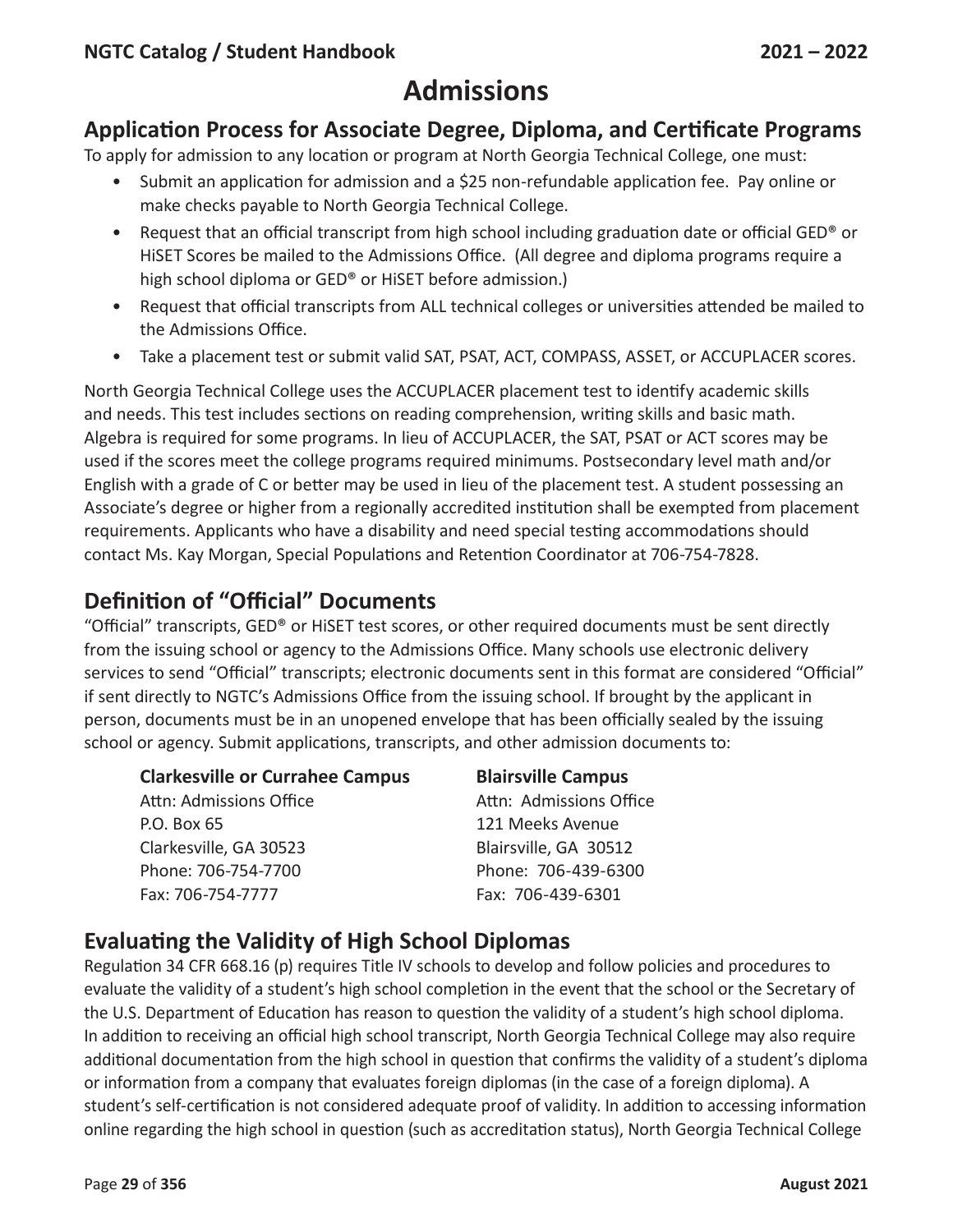### **Admissions**

may also contact the respective state Department of Education in which the high school diploma was issued to determine if the secondary school is considered a recognized school by the state educational agency. Lack of accreditation does not necessarily make a high school ineligible. North Georgia Technical College maintains a list of possible known diploma mills for the admissions staff to check when receiving a diploma from an unknown and questionable source. The list may not necessarily be 100% accurate and may not be all-inclusive due to the volume of existing schools. Furthermore, it is also understood that the list of schools in the FAFSA drop down box online also may not be all-inclusive. North Georgia Technical College makes every reasonable effort to verify the validity of questionable high school diplomas.

# **Eligible Applicants**

#### **Age**

Any individual 16 years of age or older or dually/jointly enrolled high school students in the 9th, 10th, 11th, or 12th grades who seeks access to quality instruction at the post-secondary level are eligible for admission. See individual program requirements.

The College may waive the 16 years of age requirement for secondary students who are participating in an articulated program of study.

#### **Education**

#### **Required Academic Criteria**

To be admitted by a Technical College, applicants must satisfy one of the six academic readiness paths below:

- 1. High school graduates must submit an official high school transcript (including graduation date) that reflects the student has met the attendance, academic, and/or assessment requirements for the state's board of education or equivalent agency.
	- Secondary schools must be accredited by an agency included on the TCSG approved accreditation agency list.
	- Applicants with diplomas from secondary schools located outside the United States must have their transcripts evaluated for equivalency by an approved outside evaluation organization.
	- High school Certificates of Attendance or other certificates, credentials or documents where the student did not complete all required coursework or testing required for a high school diploma in that state are not recognized for admission purposes.
- 2. Submission of an official transcript reflecting the student has passed an examination the state recognizes as the equivalent of a high school diploma (e.g. GED® or HiSET).
- 3. Submission of an official transcript from each of one or more previously attended postsecondary institutions (accredited by an accepted accrediting agency) reflecting the successful completion (C or better) of a minimum of 30 semester or 45 quarter credit hours of coursework at the degree level.
- 4. Applicants who were home schooled in the state of Georgia and did not attend a recognized accredited program must submit:
	- Certificate of Attendance form from the local superintendent's office or a Declaration of Intent to utilize a Home Study Program from the Georgia Department of Education verifying that the parent or legal guardian complied with the requirements of home study programs as referenced in O.C.G.A. § 20-2-690.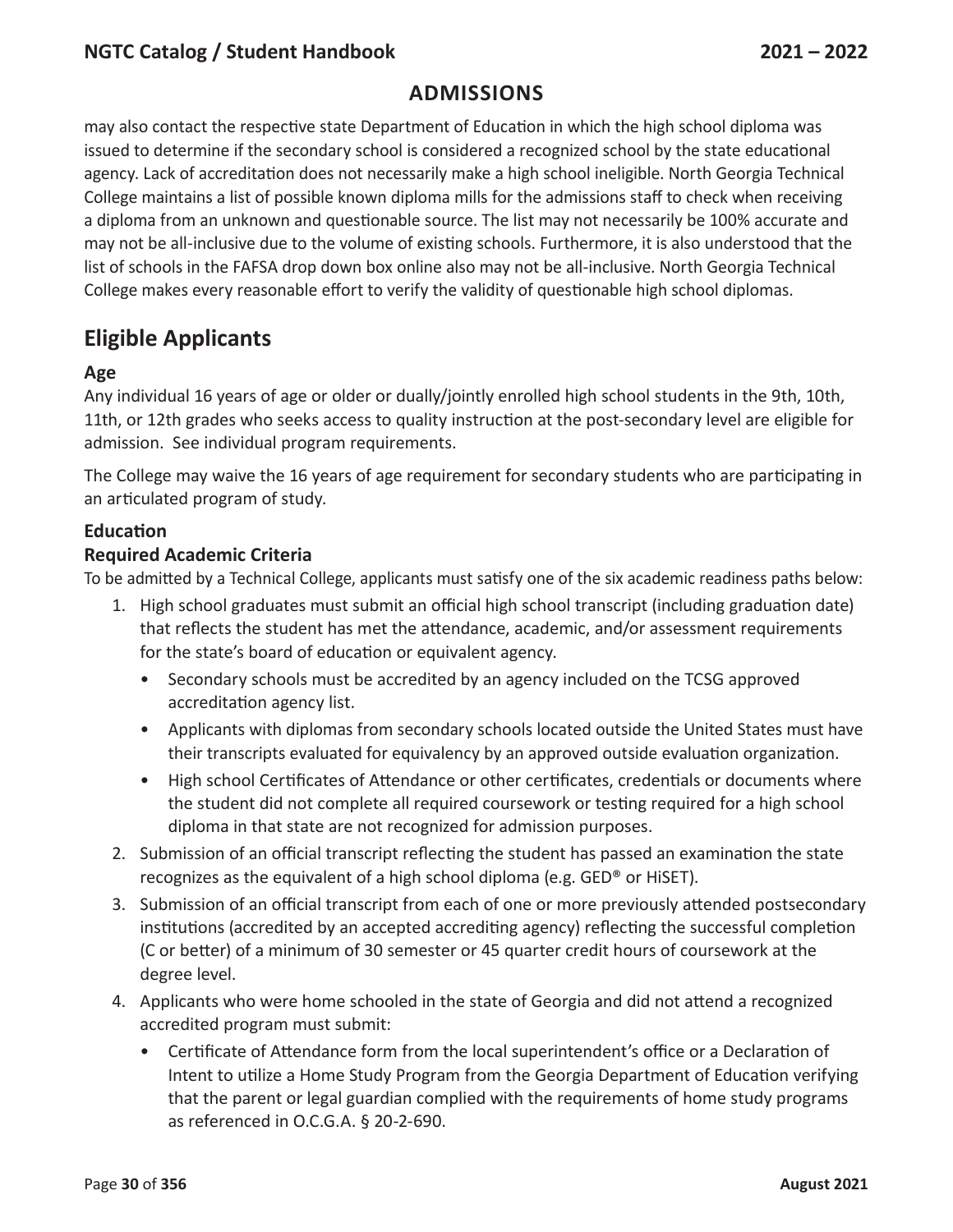### **Admissions**

- Annual progress reports or a final transcript for the equivalent of the home-schooled student's junior and senior years (the final progress report or transcript must include the graduation date).
- 5. Applicants who were home schooled outside the state of Georgia and did not attend a recognized accredited program must submit:
	- A. Annual progress reports or a final transcript for the equivalent of the home-schooled student's junior and senior years (the final progress report or transcript must include the graduation date); and
	- B. One of the following:
		- SAT or ACT scores that meet or exceed the TCSG system and college minimum score requirements for program readiness.
		- ACCUPLACER or Compass placement scores that meet or exceed the TCSG system and college minimum score requirements for program readiness.
- 6. Service members of the U.S. Air Force, Army, Coast Guard, Marines, or Navy may submit an official copy of their DD Form 214 indicating high school graduate or equivalent.

**Exception:** Presidents of Technical Colleges may waive the high school diploma/high school equivalency, as described above, requirement for those secondary students or those pursuing a high school equivalency, as described above, who are otherwise eligible to enroll in a specific program of study.

#### **Residency**

The State Board of the Technical College System of Georgia recognizes three student residency categories: in-state, out-of-state, and international.

A student's legal residence shall determine the tuition rate paid by the student.

- 1. Students who are residents of the United States and otherwise qualify as Georgia residents shall pay tuition and fees prescribed by the State Board for in-state students.
- 2. Students who are residents of the United States but do not otherwise qualify as Georgia residents shall pay tuition and fees at a rate two times that charged in-state students. These students are recognized as out-of-state students.
- 3. Students who are residents of a country other than the United States and are studying at a Technical College shall pay tuition and fees at a rate four times that charged in-state students. These students are recognized as international students.

Dependent Students – A Dependent Student meets the Georgia Residency Requirements if his or her parent has established and maintained domicile in the State of Georgia for at least 12 consecutive months immediately preceding the first day of classes of the school term for which the student is seeking in-state tuition, and the student graduated from an eligible high school located in the State of Georgia; or the parent claimed the student as a dependent on the parent's most recent federal income tax return; or if a United States court-appointed legal guardian has established and maintained domicile in the State of Georgia for at least 12 consecutive months immediately preceding the first day of classes of the school term for which the student is seeking in-state tuition, provided that the appointment was not made to avoid payment of out-of-state tuition.

Independent Students – An Independent Student meets the Georgia Residency requirements if he or she has established and maintained domicile in the State of Georgia for at least 12 consecutive months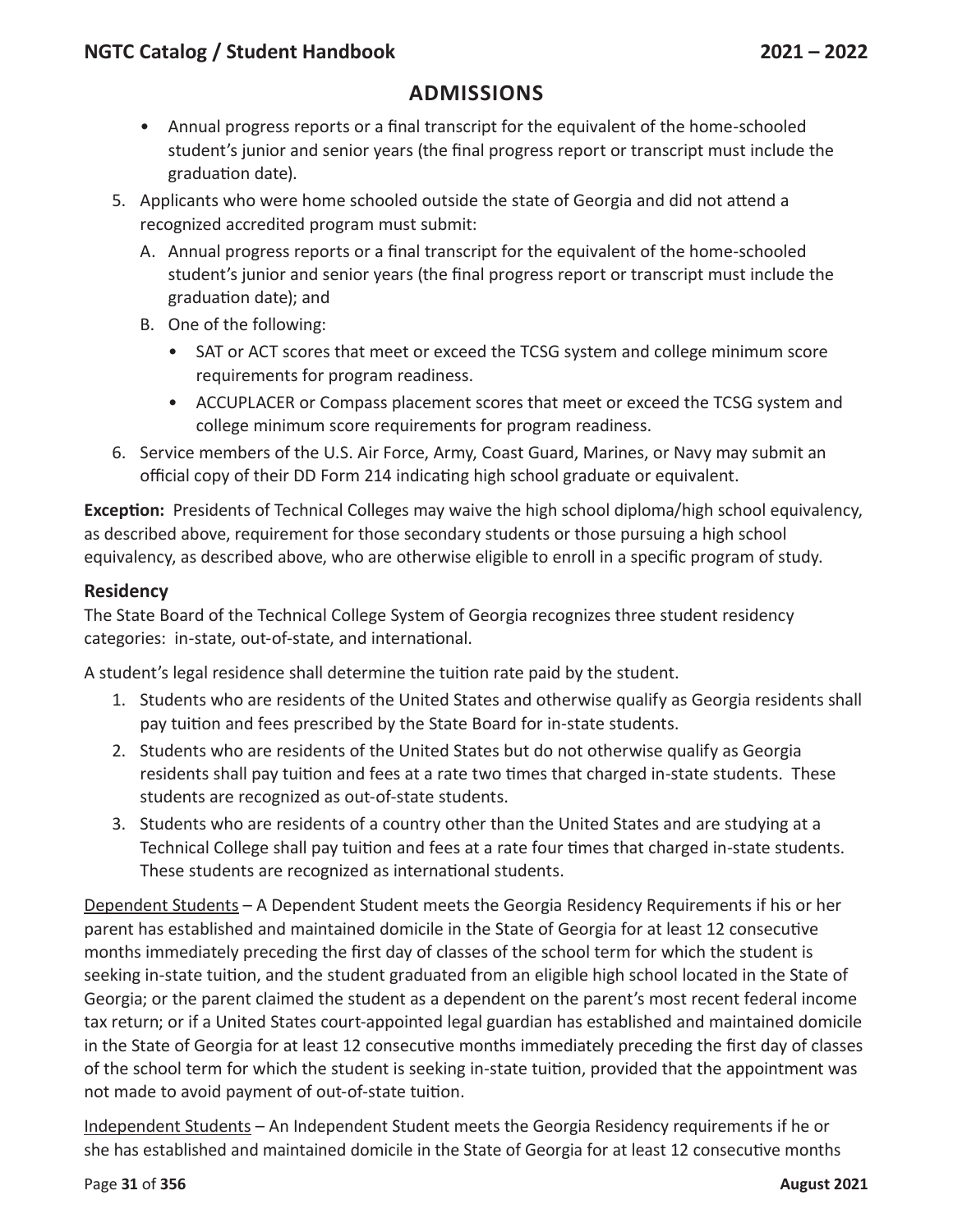### **Admissions**

immediately preceding the first day of classes of the school term for which the student is seeking in-state tuition. It is presumed that no independent student shall have gained or acquired Georgia residency, for purposes of this procedure and the related policies, while attending a TCSG college without clear evidence of having established a domicile in the state of Georgia for purposes other than attending a TCSG college.

#### **Retaining Georgia Residency**

Dependent Students – If the parent or United States court-appointed legal guardian of a dependent student who was correctly determined to meet Georgia Residency requirements for the purposes of this procedure and the related policies, establishes domicile outside the state of Georgia, such student shall continue to retain his or her status as a Georgia Resident, for purposes of this procedure and the related policies, as long as such student remains continuously enrolled in a TCSG college.

Independent Students – If an Independent Student who was correctly determined to meet Georgia Residency requirements, for purposes of this procedure and the related policies, temporarily relocates outside the State of Georgia, but returns to the State of Georgia within 12 months, such student shall retain his or her status as a Georgia Resident, for purposes of in-state tuition.

#### **Verification of Lawful Presence in the United States**

Effective January 1, 2012, all students applying for in-state tuition must provide validation of lawful presence in the United States. The following documents will serve as proof of lawful presence in the United States and documentation will be required before you are eligible for consideration of in-state tuition:

- A current Driver's License issued by the State of Georgia (must be issued after January 1, 2008, and indicate residency in Georgia for twelve consecutive months prior to the first day of term).
- A current ID issued by the State of Georgia (must be issued after January 1, 2008, and indicate residency in Georgia for twelve consecutive months prior to the first day of term).
- A current Driver's License or ID issued by a state that verifies immigration status and only issues to persons lawfully present in the United States.

The Technical College System of Georgia (TCSG) will accept the following:

- **Alabama**: Issued after August 1, 2000.
- **Florida**: Issued after January 1, 2010 AND have a gold star in the upper right hand corner.
- **South Carolina**: Issued after November 1, 2008.
- **Tennessee**: Issued after May 29, 2004.
- A certified U.S. Birth Certificate showing the student was born in the U.S. or a U.S. territory. A photocopy is not acceptable.
- An approved completed FAFSA for the current financial aid year.
- A current, valid Permanent Resident Card (USCIS form I-151 or I-551).
- A current, valid military identification card for active duty soldiers or veterans.
- A U.S. Certificate of Birth Abroad issued by the Department of State (DS-1350) or a Consular Report of Birth Abroad (FS-240).
- A current U.S. Passport.
- A U.S. Certificate of Citizenship (USCIS form N-560 or N-561).
- A U.S. Certificate of Naturalization (USCIS form N-550 or N-570).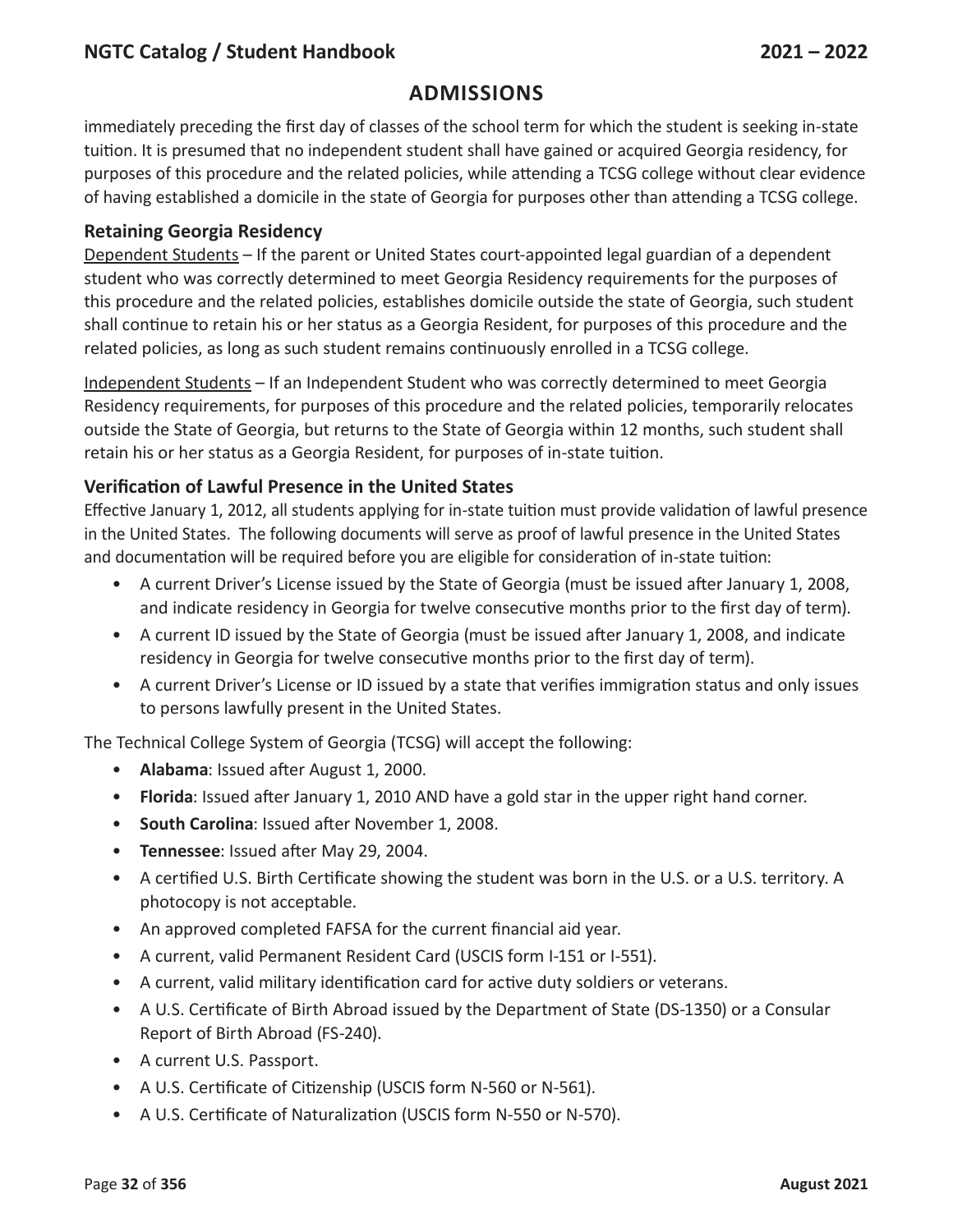#### **Admissions**

Any student who cannot be verified as lawfully present in the United States is not eligible to be considered for in-state tuition regardless of how long he or she has lived in Georgia. In addition to being lawfully present in the United States, students must meet the in-state tuition requirements as outlined in the TCSG Board Policy and Procedure V.B.3 to warrant an in-state classification. Students that are initially classified as out of state, and successfully petition to have their residency changed to in-state also have to meet the verification requirement.

### **International Students**

A student who has been granted resident alien status is considered a permanent resident of the United States, and he/she may apply for financial aid. Students with diplomas from secondary and postsecondary schools located outside the United States must have their transcripts evaluated for equivalency by an approved outside evaluation organization. Students who are not citizens or permanent residents will pay international tuition, which is four times the in-state tuition.

*Note: North Georgia Technical College does not issue the I-20 Certificate of Eligibility.*

### **Admission Categories and Requirements**

#### **Regular Admission**

Regular admission of students to a technical certificate, diploma, or degree program is contingent upon their meeting statewide and institutional admission requirements established for that specific program and proper completion of application, assessment, and program placement procedures.

Regular admission of transfer students to a diploma or degree program is contingent upon the following requirements:

- Regular admission and good standing at a regionally or nationally accredited diploma or degreegranting institution.
- Completion of the North Georgia Technical College admission process and related procedures.

#### **Provisional Admission**

Applicants who do not meet regular admission requirements may be admitted to a program on a provisional basis. The applicant must complete the admission process and related procedures. Provisionally admitted students must take required learning support courses and may be allowed to take specific program courses as long as class pre- and co-requisites are satisfied.

All certificate, diploma, and associate degree program students initially admitted on a provisional basis must have satisfactorily completed the necessary prerequisite and learning support course work in order to progress through the State Standard Curriculum.

Provisional admission of students to a technical certificate, diploma, or degree program for which assessment is required is based on an evaluation of assessment scores and completion of the application, assessment, and placement procedures.

*Note: Dually or Jointly enrolled students are not eligible for Provisional Admission status.*

#### **Special Admission**

The special admission category is for non-credential seeking students who desire credit for a specific program course.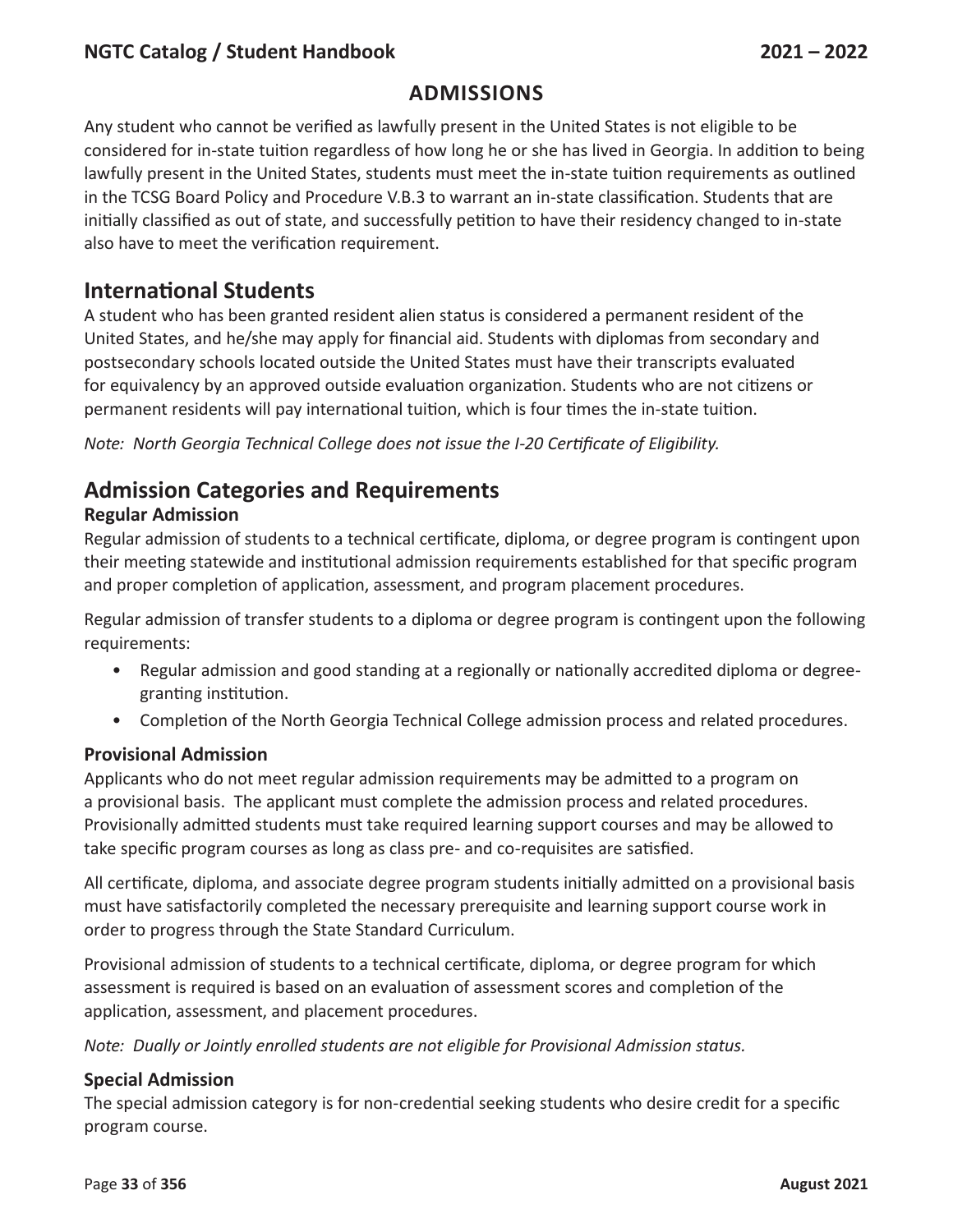#### **Admissions**

The parameters for Special Admission are:

- The student must be classified as non-credential seeking at the time of entry by the Admissions Director.
- The student must adhere to the specific institutional prerequisite requirements when selecting courses.
- The student may receive credit for regular program course work that is satisfactorily completed.
- The student may apply for regular student status by completing the regular admission process including Taking the placement test.
- The student may apply up to a maximum of 25 quarter or 17 semester credit hours into a specific program for credential seeking purposes after achieving regular admit status. The number of hours taken as a special admit student in no way waives the requirements of the regular admission process.
- The student may not take courses requiring occupationally-based instruction while in this admit status, i.e., internships and clinical rotations.
- Special admitted students are not eligible for financial aid.
- Special admitted students are enrolled in classes on a space-available basis.

*Note: A student admitted under Special Admission Status is not eligible to graduate from a certificate, diploma, or degree program.*

#### **Pending Admit Status (High School Seniors only)**

Applicants who are in their final year of high school and are applying for a college term immediately after they graduate are granted Pending Admit Status. The following specifics define the parameters of this status:

- Applicants must submit a transcript showing the applicant is on track for completing all required high school courses before the semester they wish to enroll.
	- ° A letter from the high school confirming the pending completion is encouraged to be sent with the transcript.
- Applicants will be allowed to register for courses after course placement requirements have been met.
- Applicants are not eligible for federal financial aid until a final high school transcript has been received.

#### **Transient Student Admission**

A student in good standing at another postsecondary institution may be permitted to enroll as a transient student on a space-available basis at a technical college in order to complete work to be transferred back to the home institution. The transient student must:

- Submit an application to the host institution (NGTC), pay the non-refundable application fee, and be designated as a transient student by North Georgia Technical College for reporting purposes.
- Present a Transient Agreement Letter from the Registrar or Academic Dean of the home institution. The Transient Agreement Letter must verify that the student is in good standing and must list the courses the student is eligible to take. A current Transient Agreement Letter is required for each term of enrollment.
- Pay scheduled fees of the host institution.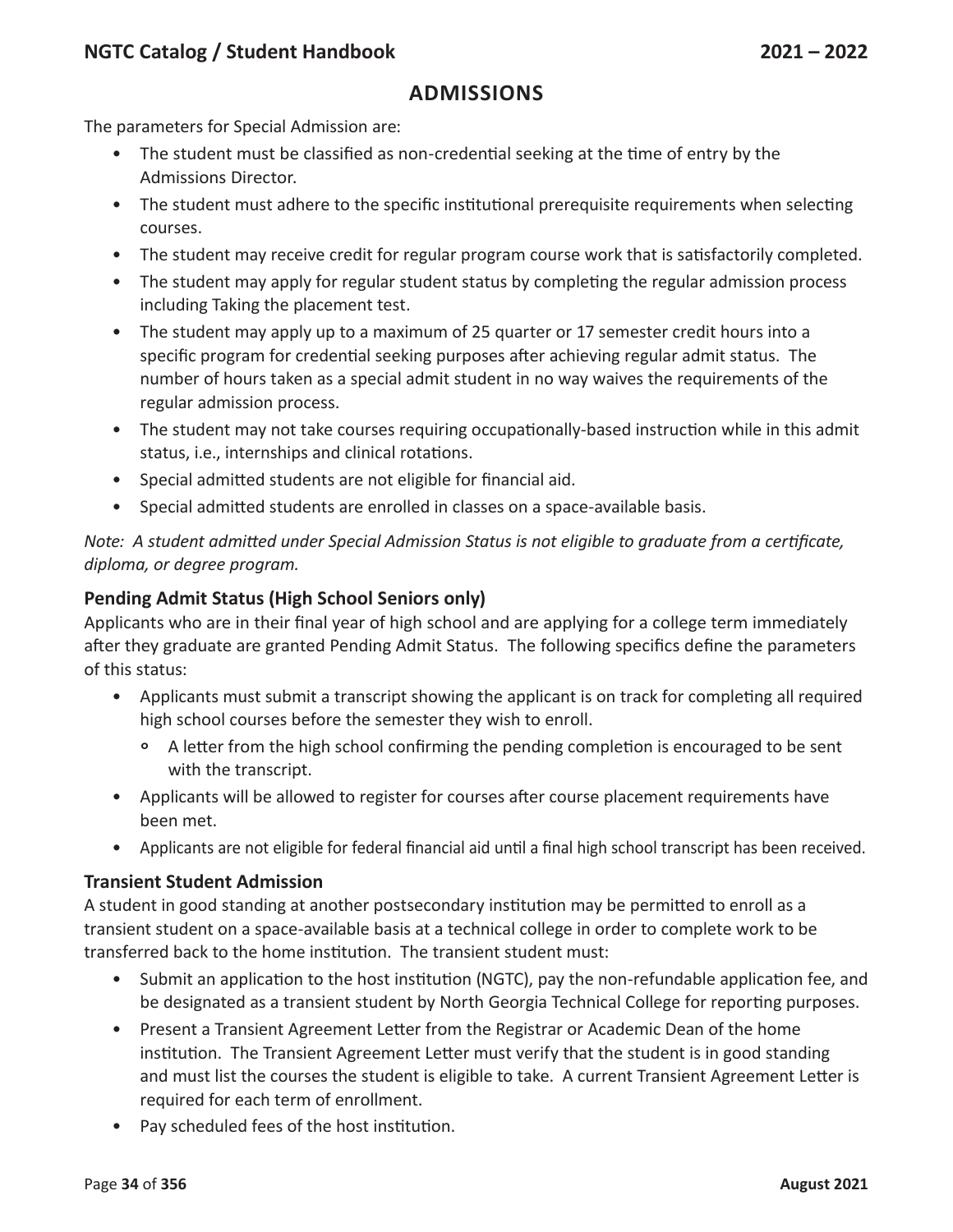#### **Transfer Admission – from previously attended postsecondary institution**

- The applicant must complete the application process and related procedures.
- Students with a bachelor's degree or higher are not required to submit high school transcripts.
- Official transcripts are required from all postsecondary institutions verifying a minimum grade of "C" in all courses for which the student is seeking transfer credit to his/her program of study. Programs with competitive admissions may require a specific grade in defined courses.
- The applicant in good standing may be accepted in good standing.
- The applicant on academic warning may be accepted only on academic warning.
- The applicant on academic probation may be accepted only on academic probation.
- The applicant on academic suspension may be accepted on academic probation after a waiting period of one semester.
- In order to obtain a degree, diploma, or technical certificate of credit from North Georgia Technical College, a student must complete at least 25% of the curriculum requirements in regular credit course work while enrolled at the institution.
- **See the "Credits Earned Outside the College" section under the Registrar heading in this catalog.**

# **AAS-Level General Education Coursework for Diploma-Level Program Majors**

Students in diploma programs who meet the test score requirements for AAS programs may choose to satisfy the diploma's general education course requirements with the corresponding AAS-level general education courses. For example, if ENGL 1010 is required for the diploma program, and the student meets the test score requirements for ENGL 1101, ENGL 1101 may be taken and will satisfy the ENGL 1010 requirement.

# **Dual / Joint Enrollment Programs for High School Students**

High school students may attend North Georgia Technical College while also attending high school. The student may receive Carnegie unit credit from a high school and postsecondary credit hours from North Georgia Technical College for the same course. North Georgia Technical College offers different programs for high school students.

- **Dual Enrollment** High school students in grades 9-12 can enroll at the college and receive both college and high school credit for academic and occupational courses taken through the college Eligible students may receive Dual Enrollment funding for 30 semester hours. Credit hours that are funded with Dual Enrollment funding do not count against future HOPE Grant or Scholarship maximum hours. Students who reach the 30 credit hour Dual Enrollment Funding Cap may self-pay or use HOPE Grant/HOPE Career Grant funding if eligible. Courses funded by the Hope Grant/Hope Career Grant will count against future HOPE maximum hours.
- Students in 11th and 12th grades may enroll in, and receive Dual Enrollment funding for, approved courses that are listed on the Dual Enrollment Course Directory.
- Students in 10th grade may enroll in, and receive Dual Enrollment funding for, courses designated as Career, Technical and Agricultural Education (CTAE) on the Course Directory. Tenth grade students with a minimum SAT score of 1200 from a single test administration or a minimum ACT composite score of 26 from a single test administration may receive Dual Enrollment funding for any approved course listed on the Dual Enrollment Course Directory.
- Students in the 9th grade are not eligible for Dual Enrollment funding.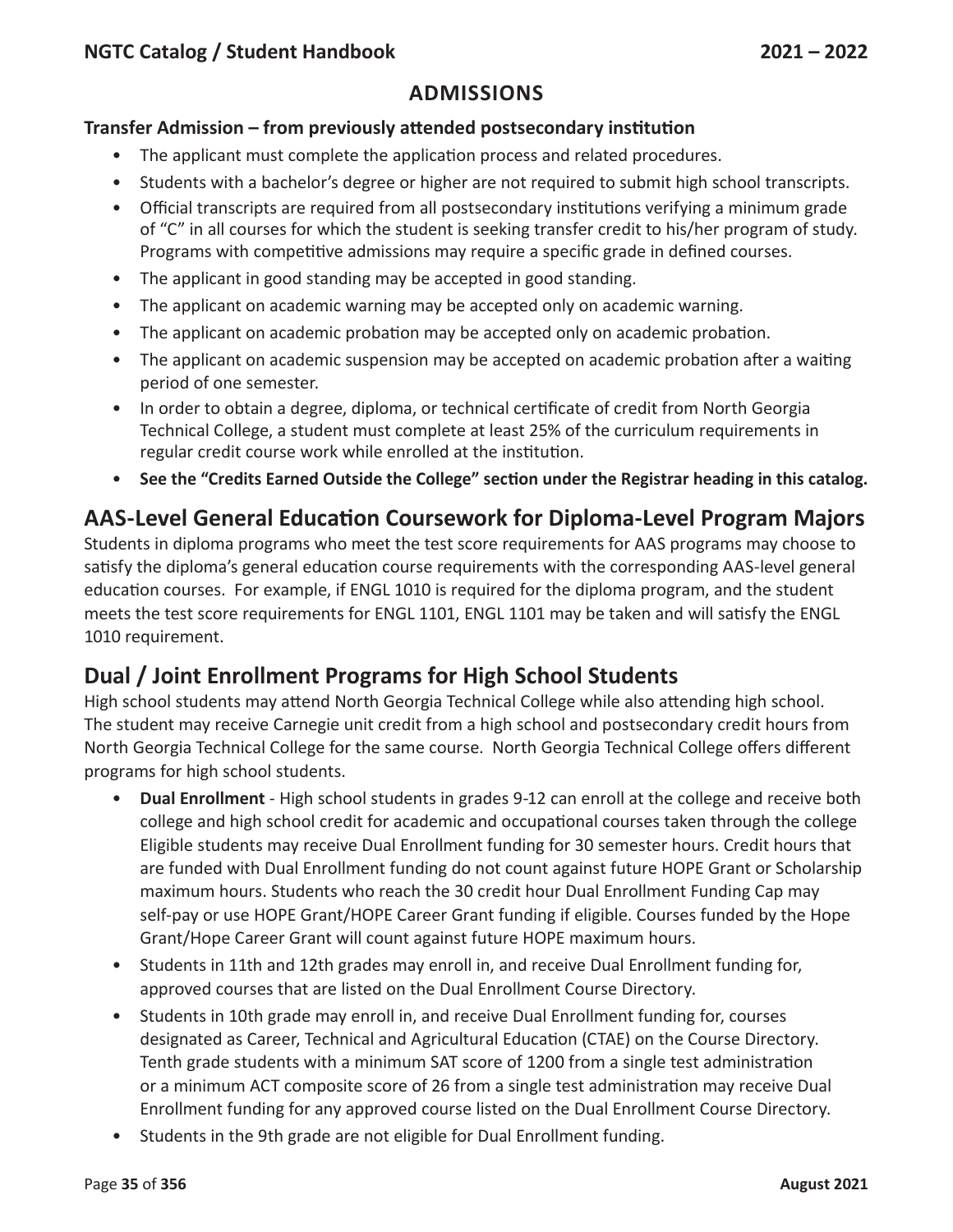- **Joint Enrollment** The Joint Enrollment program is designed for secondary and adult education students who want to begin their college career but do not need or want additional high school Carnegie units or are ineligible for Dual Enrollment program funding. **Joint Enrollment students receive college credit only, and hours count against future HOPE maximum hours.**
- **High School Graduation Option B** Students who complete 10th grade required courses (two English, Math, Science, Social Studies; one Health and PE and required tests) may enroll full-time at NGTC while completing an Associate Degree, Technical Diploma or two Technical Certificate programs in a career pathway. Once the program is complete, students may graduate with a high school diploma and a college credential. The Dual Enrollment Funding Cap described above applies to students pursuing the High School Graduation Option B path.

## **Dual and Joint Enrollment Process**

- Dual Enrollment applicants may complete the Dual Enrollment application for admission. Joint Enrollment applicants may complete a regular application for admissions.
- Meet with high school counselor (Dual) or adult education instructor (GED® or HiSET/Joint) to obtain signed approval on the application form.
- Provide an official copy of high school transcript.
- Take the placement test or submit valid SAT, PSAT, ACT, or ACCUPLACER scores and meet or exceed state recommended scores for regular program admission.
- Submit applicable financial aid documents Dual Enrollment funding application (Dual) or HOPE Grant (Joint).

## **Change of Program**

A current student who is changing his/her program for the upcoming semester will be eligible to register for classes through BannerWeb during his/her designated registration period. Students are strongly advised to discuss a change of program plan with a financial aid advisor prior to submitting the application as financial aid awards may be severely impacted. The deadline for submitting a Change of Program Form is the same date as the admissions application deadline.

## **Audit**

Students who wish to audit a course must complete an application and pay the \$25 non-refundable application fee. If not already enrolled, students are admitted as special admissions students. Students are permitted to audit a course and attend class without completing the admission process and do not receive credit for the course. Students are not permitted to change from audit to credit or credit to audit after the drop/add period at the beginning of each term. Audit students pay regular tuition and fees. Note: The student must adhere to the specific institution prerequisite requirements when selecting courses.

## **Learning Support**

Learning support instruction is available to students of credit programs at North Georgia Technical College in the areas of reading, mathematics, and language skills. The instruction is designed to help students who need to improve skills in one or more of these areas. These courses earn institutional credit only. There are additional options for students scoring within the learning support level (See "Learning Support under Academic Affairs).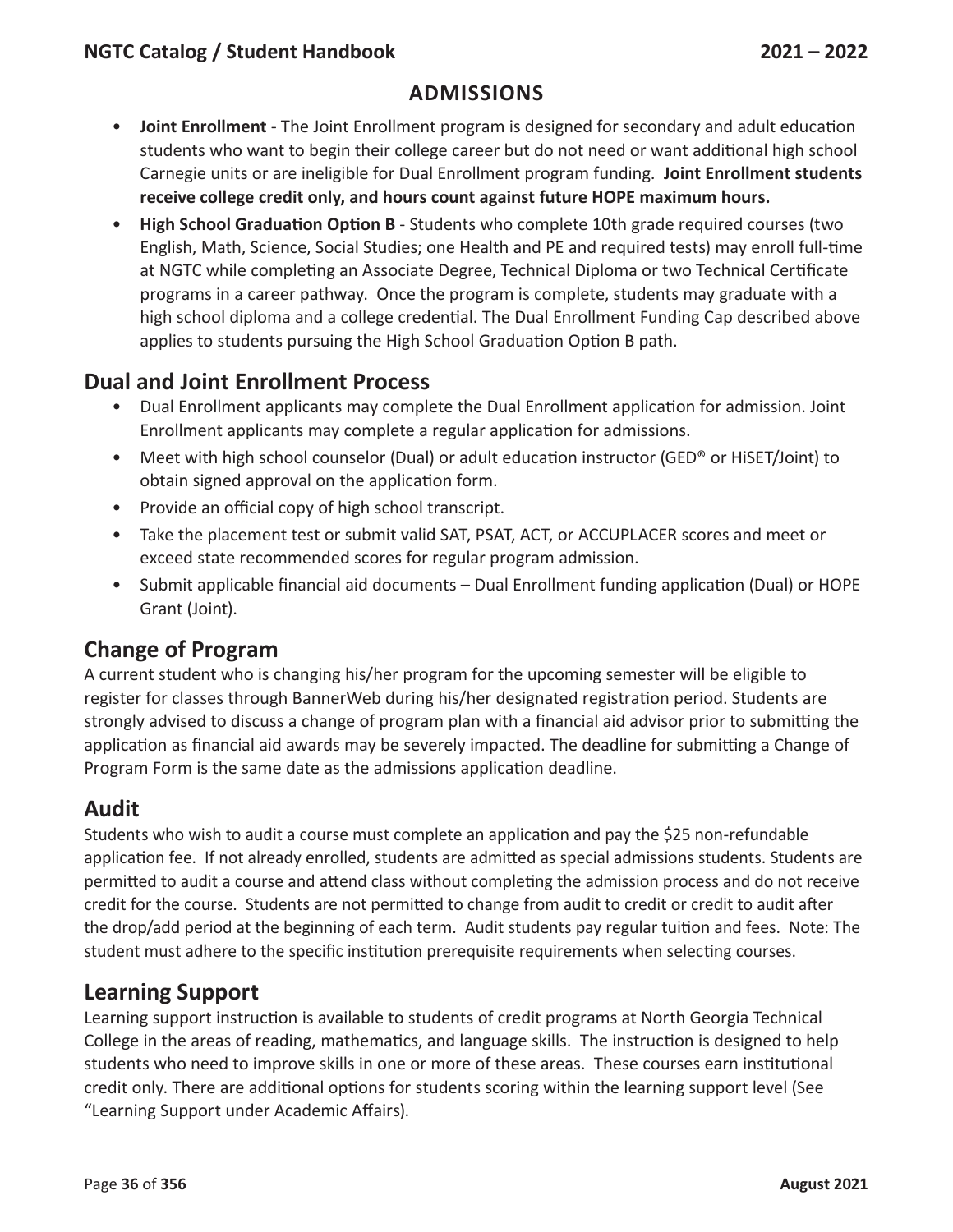### **Course Numbering**

Learning support courses are numbered 0090 or 0988. Basic skills courses numbered 1000 through 1099 are certificate and diploma courses. General education courses numbered 1100 through 2999 are associate degree courses. Occupational courses may be numbered 1000 through 2999 at the certificate, diploma, or associate degree levels.

### **Assessment and Testing**

North Georgia Technical College must utilize ACCUPLACER, the TCSG-approved assessment instrument, when evaluating students for program readiness. However, in the place of ACCUPLACER, North Georgia Technical College may accept a student's official SAT, PSAT or ACT scores if they meet the college program's required minimums. If a student's SAT, PSAT or ACT scores do not meet the college's program minimums for regular admission, a student must be assessed using ACCUPLACER if the student has not already started learning support classes. Postsecondary level math and/or English with a grade of "C" or better may be used in lieu of the placement test. A student possessing an Associate's degree or higher from a regionally accredited institution shall be exempted from placement requirements. North Georgia Technical College may also accept a student's official entrance score on the following validated assessment instruction if the scores meet the minimum requirements: General Education Development (GED®), on English or Math; Georgia Milestones Literature and Composition or Georgia Milestones American Literature and Composition (English admission requirement only); and HOPE GPA after completion of 10th grade of 2.6 or higher.

Prior to taking the placement test at North Georgia Technical College, prospective students must submit an application for admission and obtain an admittance ticket. The student must present an admittance ticket and a picture ID to the test proctor on the testing date. Students who do not meet minimum program entrance scores will be scheduled for the necessary learning support courses.

A student with disabilities who needs special assistance or accommodations for taking the placement test must submit a request for disability services form and appropriate documentation of disability before registering for the test.

Students who were admitted with a Provisional Admission status or those students changing programs where higher-level entrance scores are required will be allowed the opportunity to retest on the ACCUPLACER placement test. A student eligible to sit for a retest on the ACCUPLACER placement test can sit for the retest one time. If a student plans to retest in more than one area, the student must take all sections needed in one testing session. A non-refundable retest fee will be assessed. Students may contact Student Affairs at 706-754-7700 to schedule a retest on ACCUPLACER.

In order to help students study, ACCUPLACER has a FREE study app for your computer, tablet, or smartphone.

- To get the free Web-based app, visit -accuplacerpractice.collegeboard.org/login
- To learn more about ACCUPLACER visit accuplacer.collegeboard.org